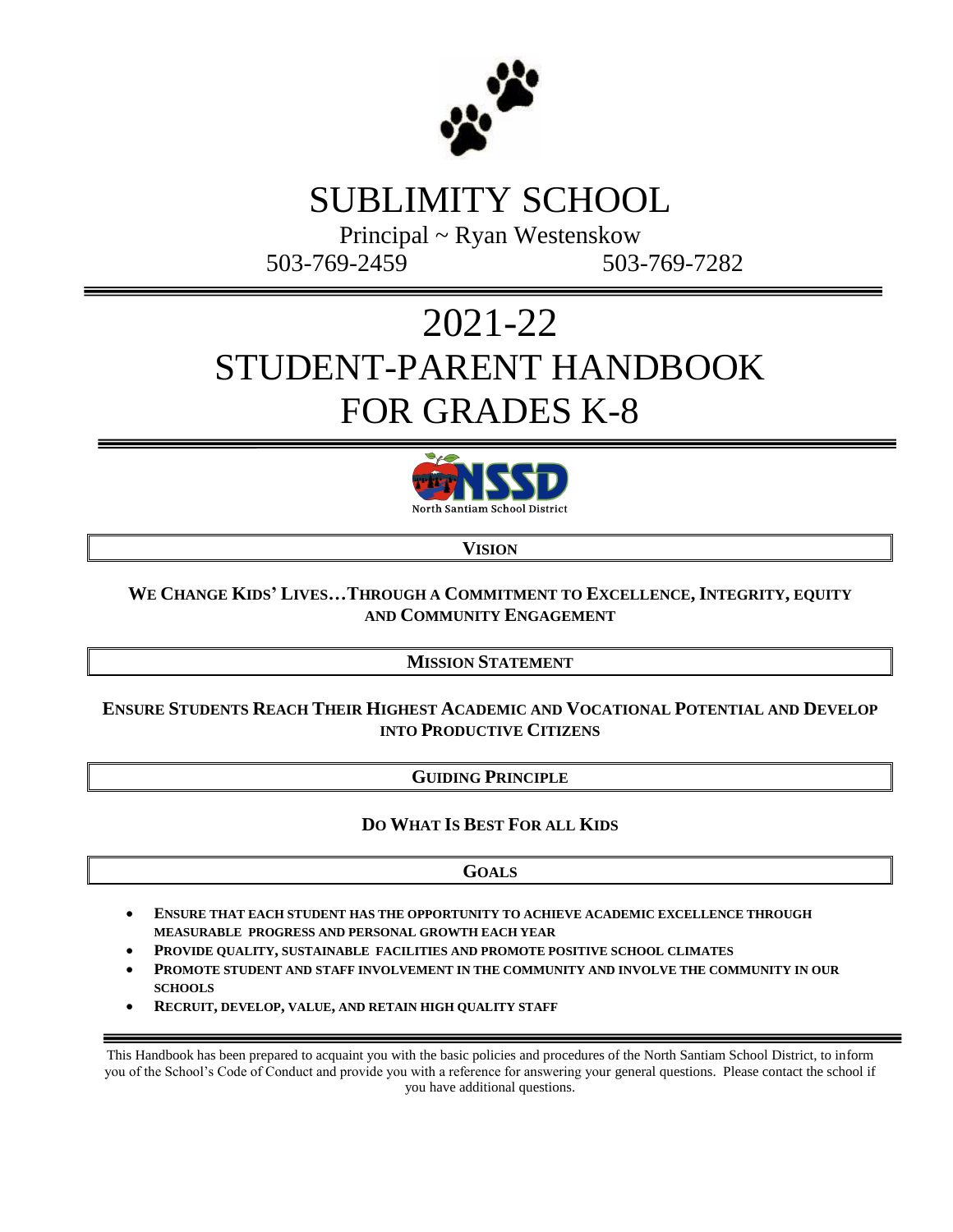

Alisha Oliver-Board Chair Laura Wipper-Board Vice-Chair Erin Cramer Mike Wagner Mark Henderson Coral Ford Mackenzie Strawn

#### NORTH SANTIAM SCHOOL DISTRICT Superintendent—Andrew Gardner

#### District Office Information<br>County: Marion & Linn Enrollment: 2400 1155 North Third Avenue Meetings: Third Thursday @ 6:00 PM Stayton OR 97383 ESD Served by: Willamette ESD Phone: 503-769-6924 District Web Page: [www.nsantiam.k12.or.us](http://www.nsantiam.k12.or.us/) FAX: 503-769-3578 District Policy Page:<http://policy.osba.org/nsantiam/index.asp>

#### Contact Information

Associate Superintendent: David Bolin [david.bolin@nsantiam.k12.or.us](mailto:david.bolin@nsantiam.k12.or.us) Director of Technology: Dave Bolin [dave.bolin@nsantiam.k12.or.us](mailto:dave.bolin@nsantiam.k12.or.us) Director of Food Services Mike Vetter [mike.vetter@nsantiam.k12.or.us](mailto:mike.vetter@nsantiam.k12.or.us)

# NORTH SANTIAM SD 29J

Superintendent: Andrew Gardner [andy.gardner@nsantiam.k12.or.us](mailto:andy.gardner@nsantiam.k12.or.us) Deputy Clerk/Business Manager: Jane Nofziger [jane.nofziger@nsantiam.k12.or.us](mailto:jane.nofziger@nsantiam.k12.or.us) Director of Human Resources: Debi Brazelton [debi.brazelton@nsantiam.k12.or.us](mailto:debi.brazelton@nsantiam.k12.or.us)<br>Director of Food Services Mike Vetter mike.vetter@nsantiam.k12.or.us Exec Assistant to Supt/Board: Tonia Whisman [tonia.whisman@nsantiam.k12.or.us](mailto:tonia.whisman@nsantiam.k12.or.us)

#### SCHOOLS IN THE NORTH SANTIAM SCHOOL DISTRICT

Stayton Elementary School (K-3) Mari-Linn School (K-8) Sublimity School (K-8) Stayton Intermediate/Middle School (4-8) Stayton High School (9-12)

Superintendent, Andy Gardner has been designated to coordinate compliance with the legal requirements of Title II, Title IX, and other civil rights or discrimination issues, the Americans with Disabilities Act and Section 504 of the Rehabilitation Act of 1973. The superintendent may be contacted at the District Office, 1155 North Third Avenue, Stayton, OR 97383, or at 503- 769-4928 for additional information and/or compliance issues. Full policies are available through the policy website listed above or by contacting the Board Executive Assistant at 503-769-4928 or by Email at [tonia.whisman@nsantiam.k12.or.us](mailto:tonia.whisman@nsantiam.k12.or.us) .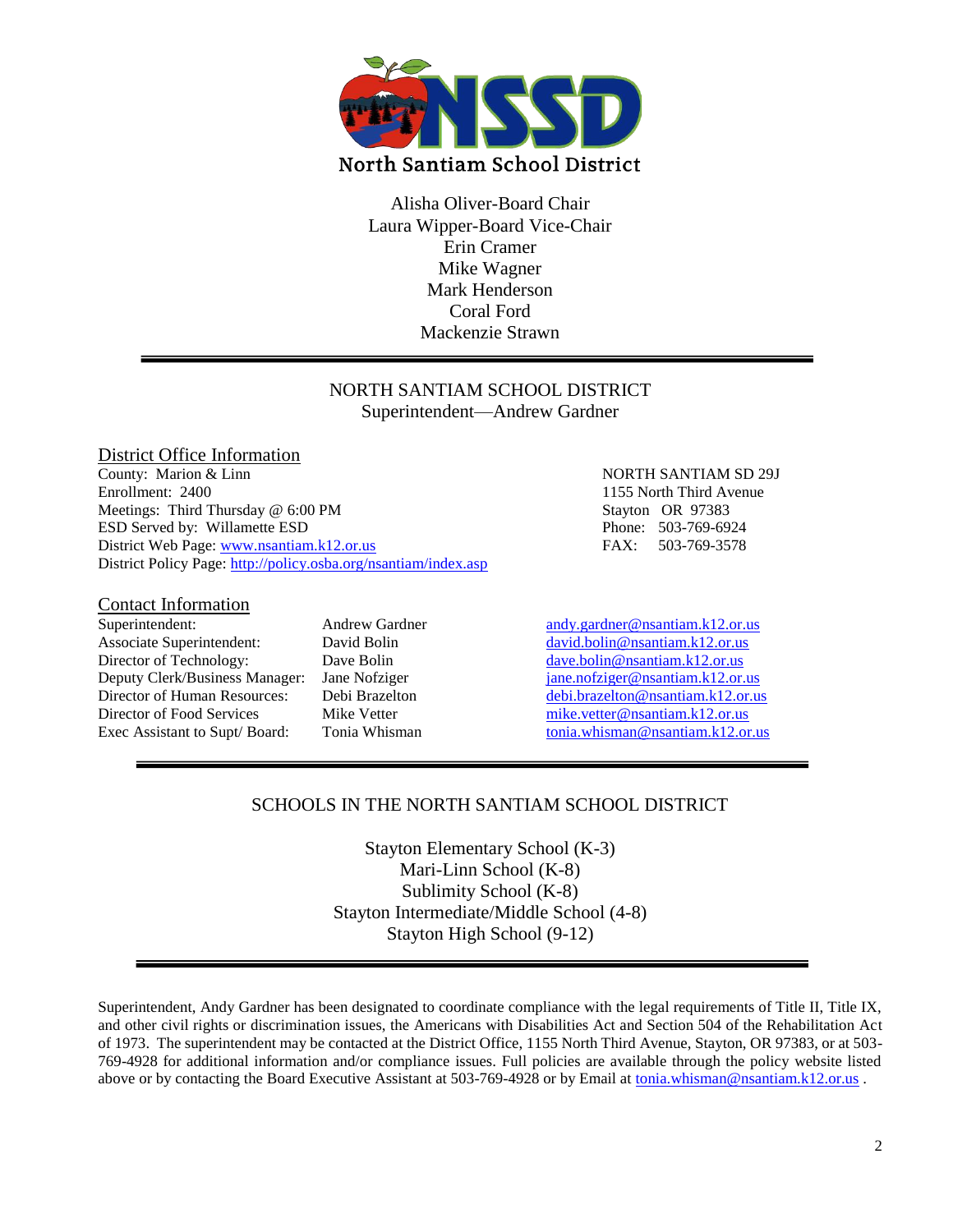#### **TABLE OF CONTENTS**

| I. School Section     |  |
|-----------------------|--|
|                       |  |
|                       |  |
|                       |  |
|                       |  |
|                       |  |
|                       |  |
|                       |  |
|                       |  |
|                       |  |
|                       |  |
|                       |  |
|                       |  |
|                       |  |
|                       |  |
|                       |  |
| II. Athletics Section |  |
|                       |  |

The Table of Contents shown below is for the NSSD Parent/Student Handbook, which is separate from this handbook. It includes district-wide policies, procedures and notices that apply to all students and parents regardless of which school they are associated with. To view the handbook online, click **HERE** or on "NSSD Parent/Student Handbook Table of Contents". You may also request a printed copy from your school office or the District Office.

#### **NSSD Parent/Student Handbook Table of Contents**

| <b>District Code of Conduct</b>  |  |
|----------------------------------|--|
|                                  |  |
|                                  |  |
|                                  |  |
|                                  |  |
|                                  |  |
|                                  |  |
| <b>District Wide Information</b> |  |
|                                  |  |
|                                  |  |
|                                  |  |
|                                  |  |
|                                  |  |
|                                  |  |
|                                  |  |
|                                  |  |
|                                  |  |
|                                  |  |
|                                  |  |
|                                  |  |
|                                  |  |
|                                  |  |
|                                  |  |
|                                  |  |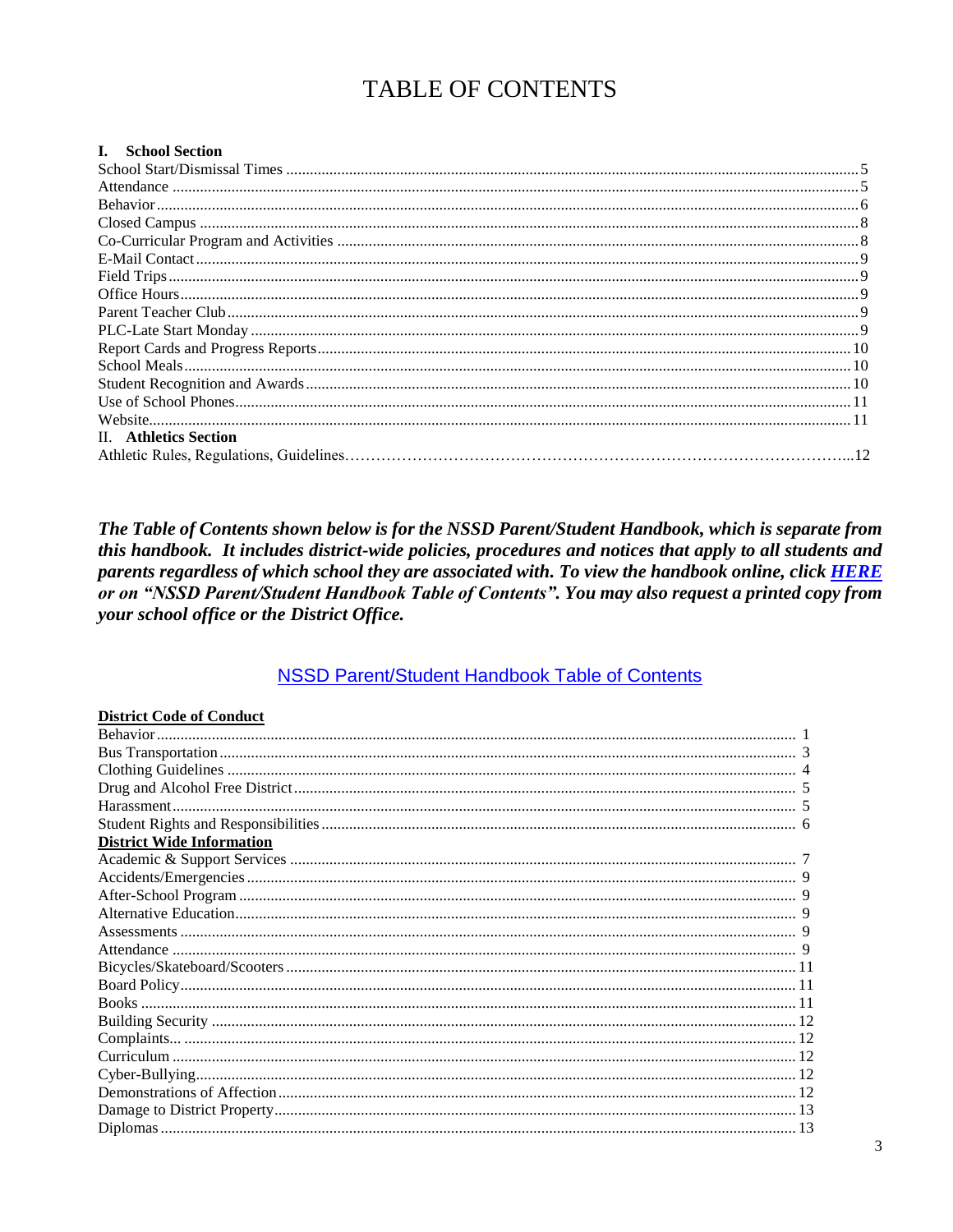| <b>Transfers</b>                   |  |
|------------------------------------|--|
|                                    |  |
|                                    |  |
|                                    |  |
|                                    |  |
| <b>Annual Notices/Title I/NCLB</b> |  |
|                                    |  |
|                                    |  |
|                                    |  |
|                                    |  |
|                                    |  |
|                                    |  |
|                                    |  |
|                                    |  |
|                                    |  |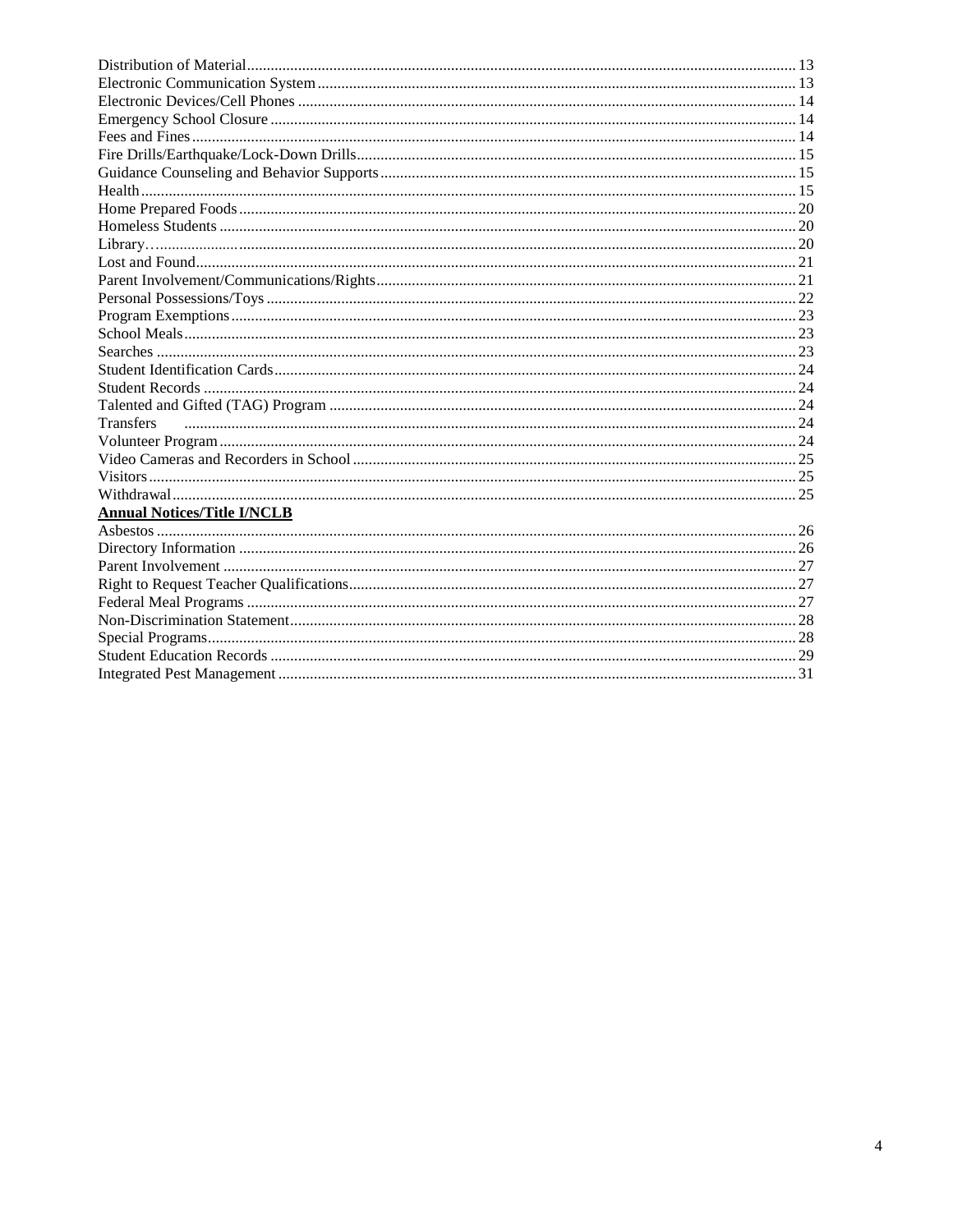### SUBLIMITY SCHOOL

School starts at 9:00 a.m. on Monday and 8:00 a.m. Tuesday-Friday for both the elementary and middle school students. Children should be at school and ready to start class by 8:55 on Monday and 7:55 a.m. Tuesday-Friday. Grades K-5 dismissal time is at 2:35 p.m. and grades 6-8 release at 2:40 p.m.

Students are expected to leave the school grounds within five minutes after dismissal by departing on the earliest bus available, by walking, or by having a parent pick them up. Only those students involved in extracurricular activities (i.e. band, sports etc.) will be allowed to stay after school.

Written permission is needed for your child to go home with someone other than those listed as emergency contacts on the student's registration form.

#### **ATHLETICS**

Competitive athletic activities are available in NSSD for middle school students in grades 6-8. The program is facilitated by and at the Stayton Middle School campus. Middle school students from Mari-Linn, Sublimity and Stayton are combined onto one team (or teams) and compete under the name Stayton Middle School. Shuttle buses are available to transport Sublimity and Mari-Linn student athletes back and forth after school for practices. NSSD offers the following athletic opportunities:

#### **Fall sports:**

7<sup>th</sup> and 8<sup>th</sup> grade football 7<sup>th</sup> and 8<sup>th</sup> grade volleyball 7<sup>th</sup> and 8<sup>th</sup> grade soccer  $6<sup>th</sup>$ ,  $7<sup>th</sup>$ , and  $8<sup>th</sup>$  grade cross country

#### **Winter sports:**

 $7<sup>th</sup>$  and  $8<sup>th</sup>$  grade girls basketball — November-January  $6<sup>th</sup>$ ,  $7<sup>th</sup>$  and  $8<sup>th</sup>$  grade wrestling — November-January 7<sup>th</sup> and 8<sup>th</sup> grade boys basketball —January-March 7<sup>th</sup> and 8<sup>th</sup> grade dance team

#### **Spring sports:**

 $6^{\overline{th}}$ ,  $7^{\overline{th}}$ , and  $8^{\overline{th}}$  grade track

#### **Athletic Handbook:**

Please refer to this section at the end of this handbook for more detailed information regarding participation expectations, team rules and academic eligibility. If you have any questions concerning middle school athletics, please contact the SMS Athletic Director, Matt Olson at 503-769-2198.

#### **ATTENDANCE**

#### Absence/Tardy Procedures:

Your child's regular attendance at school is critical for his/her academic success. We know family vacations are fun, but please schedule trips to coincide with school vacation days. Medical and dental appointments should be scheduled after school hours if possible.

Please call 503-769-2459 (elementary) or 503-769-7282 (middle school) before 8:15 a.m. if your child is going to be tardy or absent from school. You can also report an absent on our website located at: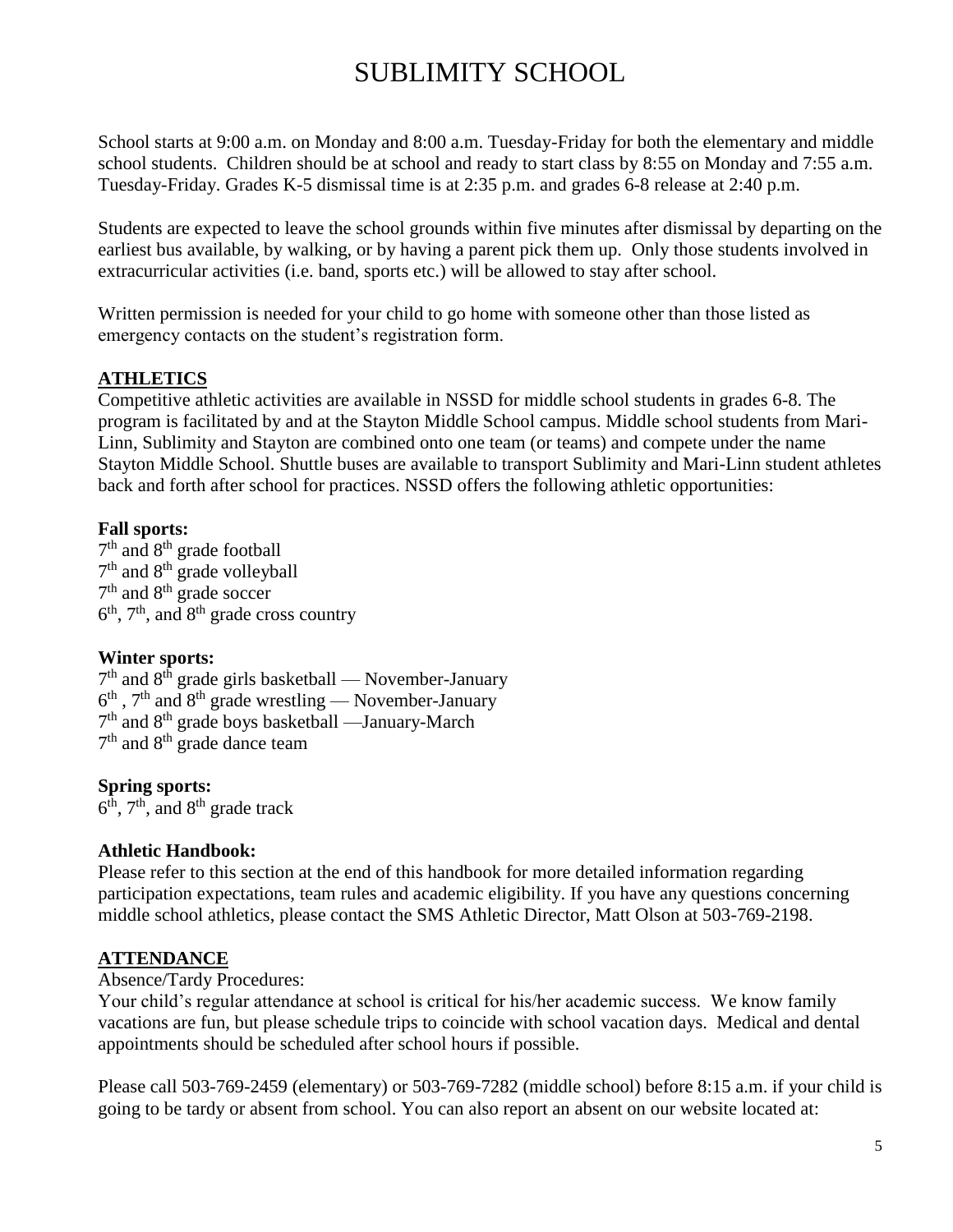[www.sub.nsantiam.k](http://www.sublimityelem.nsantiam.orvsd.org/)12.or.us under "Report An Absence". Students need to check in at the office when arriving after the morning bell to collect an admit slip. All students leaving the school during the day must check out through the office and sign back in when returning.

#### **Make Up Work:**

It is the student's responsibility to obtain all make-up work from teachers when returning to school following an absence. Failure to get make-up assignments is not an excuse for missed work. Make-up work for middle schools students may be requested by the parent or guardian after the  $2<sup>nd</sup>$  day of absence. If called in prior to 10 a.m. it will be ready to pick up in the office after 3:00 p.m.

#### **BEHAVIOR**

The primary obligation for developing self-discipline, responsibility, and respect for others students and adults rests with the student. School employees will work cooperatively with the student and the parent(s) in the student's development, so that the student may be successful in school. Each student and adult at Sublimity School will:

- **1.** Do what is right;
- **2.** Do their very best everyday
- **3.** Treat others as they would like to be treated.

#### **Elementary Level: K-5**

The staff in the elementary building utilizes positive reinforcement of acceptable behaviors and appropriate consequences for misbehaviors. The teachers and support staff closely monitor students both inside the classrooms and on the playground. An open line of communication with parents is an integral component of the elementary school plan.

Each teacher reinforces responsible behavior with a variety of techniques and motivators. Examples include but are not limited to: points which accumulate toward reward goals, positive notes (or calls) to parents, compliments, Character Counts Coupons, and a wide array of token reinforcements. These may be individual or whole class incentives. Contracts and/or charts may be used to record specific academic or behavioral goals. Less than acceptable behaviors in class may result in one or more of the following consequences given by the classroom teacher: (1) call or note home; (2) time out; (3) loss of privileges; (4) or discussion and completion of a problem solving form with a possible behavior plan put in place. Extreme or repetitive offenses warrant a referral to the Principal and a call home.

#### **Middle School Level: 6-8**

The goals of the middle school behavior management plan are to have students take responsibility for their behavior and to know they have choices. To mutually benefit students and staff, the behavior management at Sublimity Middle School is a two-part process. It establishes consistent limitations and consequences which are clearly understood by students and parents, while it reinforces with an appropriate action when students do or do not respond to the expectations.

#### **General Behavior Management:**

The overriding goal of the Sublimity Middle School Discipline Policy is to create an environment where student learning occurs. Even more important is the creation of an environment that is safe, orderly and allows all students to be successful. Misbehaviors will be divided into the following levels: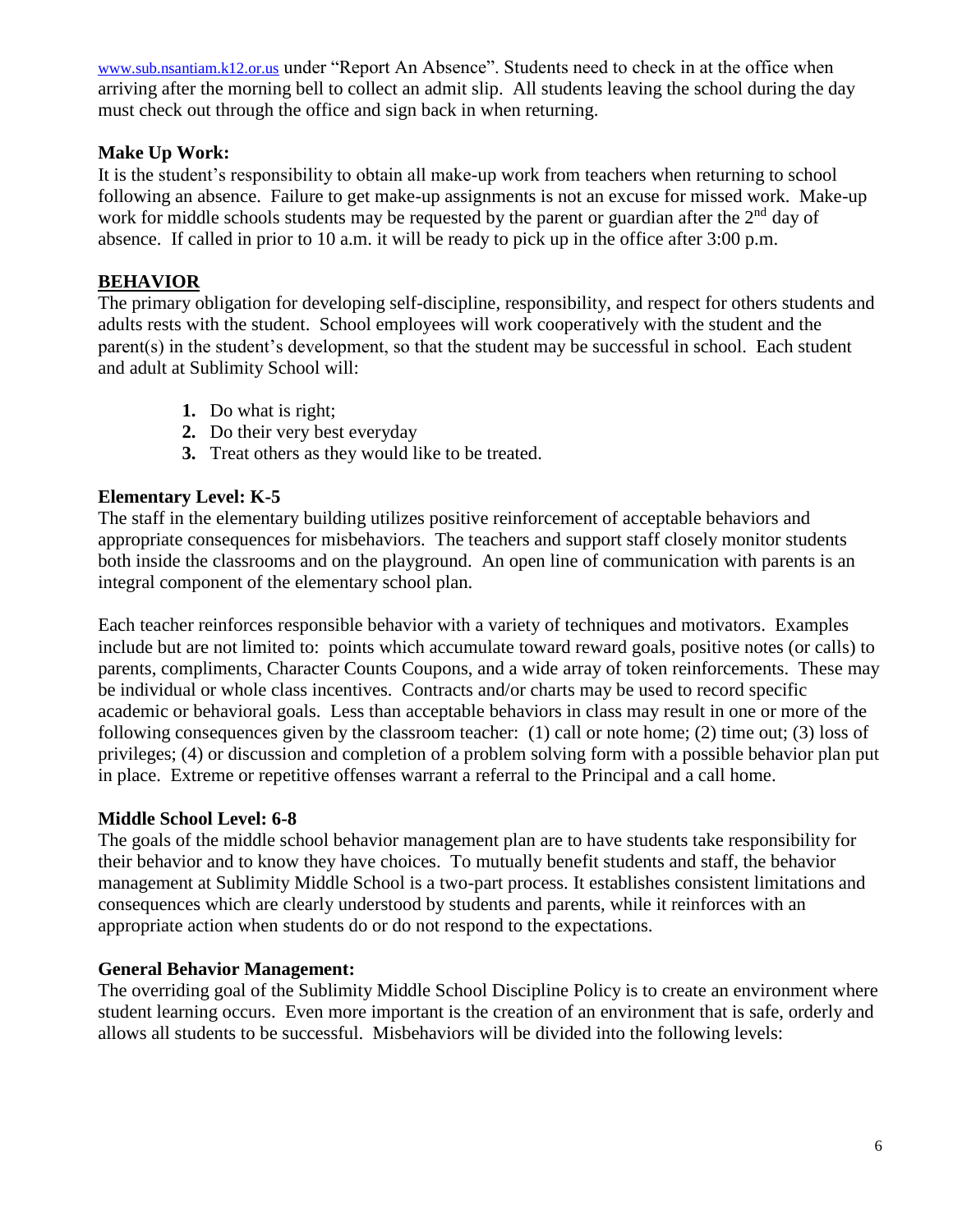#### **Level I: Minor Misbehavior**

- Includes: First time offenses, unsafe behavior, talking without permission, off-task behavior, loud voice in hall or restrooms, gum chewing, hats in the building, inappropriate dress, lateness for class
- Response: Reminding student of the rule, asking if student needs assistance, removal of student to another area for problem solving

#### **Level II: Intermediate Misbehavior**

- Includes: Repeated minor offenses, insubordination, pretend fighting, teasing, name calling, offensive language, dangerous playground behavior, excessive tardies, cyber-bullying
- Response: Student may receive a citation or a misconduct referral; a parent meeting may be set up; the student may be assigned to in-school or out-of-school suspension for repeated behaviors or for a specific serious incident

#### **Level III: Major Misbehavior**

- Includes: Openly defiant and/or disrespectful of school authority making it impossible to follow the regular discipline plans of the school; not attending an assigned detention; using profanity or an illegal gesture towards a student or adult; or any of the following, but not limited to:
	- Assaulting another student
	- Leaving campus without permission
	- Vandalism of school or personal property
	- Skipping class
	- Fighting
	- Forgery
	- Gang-Related activity including suspected involvement in gang activity, flashing gang signs, and gang related activities such as recruitment
- Response: The Principal will guide the student and make corrections for severe misbehaviors. Severe misbehavior will result in written or verbal parent contact; students who engage in Level III behaviors will receive consequences ranging from in-school suspension up to expulsion

#### **Level IV: Harassment**

- Includes Unwanted verbal or physical conduct designed to embarrass, distress, agitate, disturb or trouble another person on the basis of race, religion, sex, national origin, disability, parental or marital status, age or physical appearance
- Response Guidance and correction of harassment misbehaviors will be handled by the Principal; harassment misbehaviors may result in verbal parent contact or a staffing and may be reported to law enforcement officials; consequences for the student or students will be given by the Principal and may include detention up to expulsion

#### **Level V: Weapons and Severe Misbehavior**

Includes Severe fights, possession of a weapon, possession or use of alcohol, tobacco or drugs, severe attendance problems, acts of violence or threatened acts of violence towards another student or staff member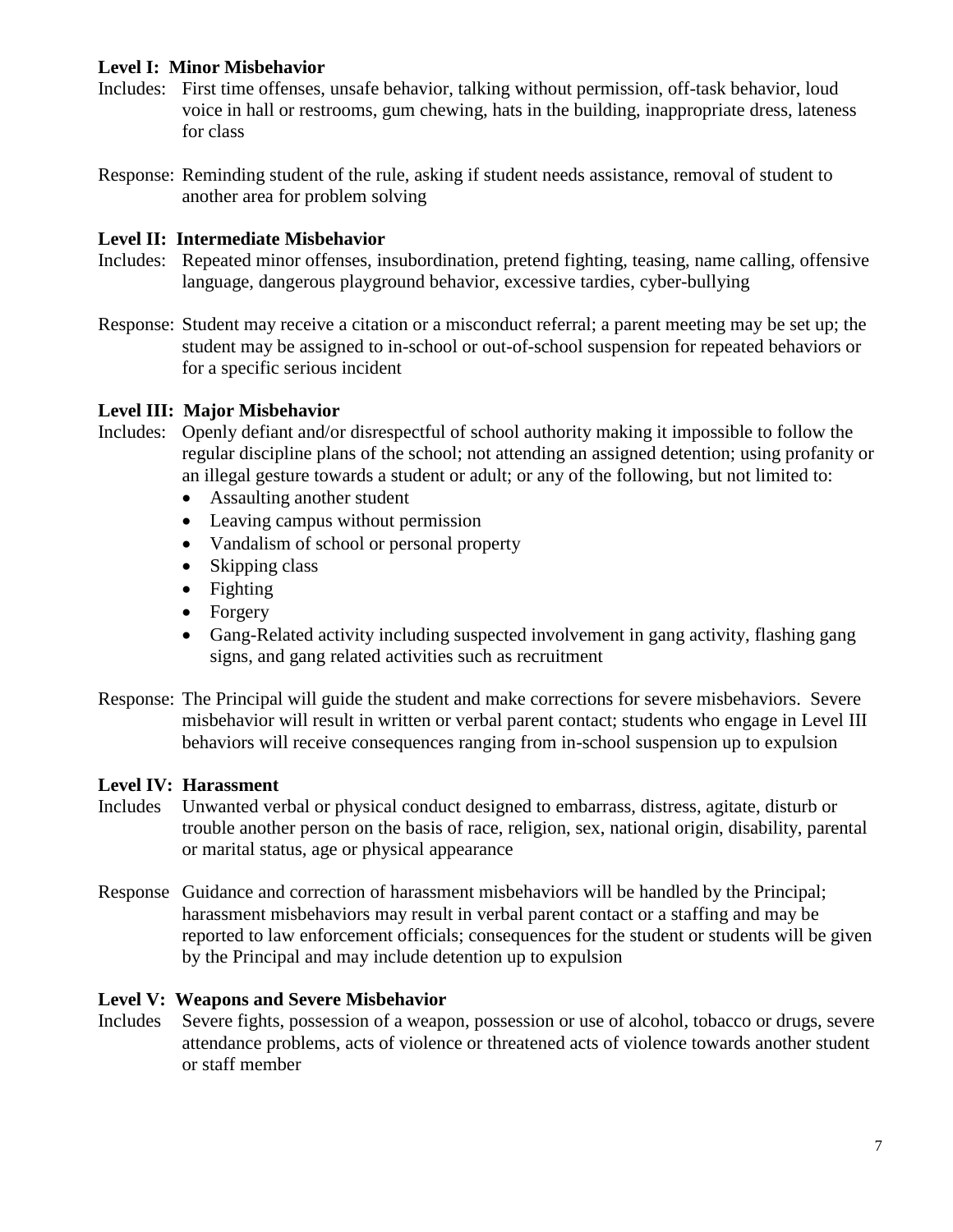Response Will be handled by the building Principal; a conference with parents will occur before a student may re-enter school; actions may include out of school suspension from 1-10 days; and/or a recommendation for expulsion with a possible recommendation for placement in an alternative setting

Students are encouraged to bring their concerns to teachers, administrators, or other staff members. Students maliciously accusing a staff member of professional misconduct will not be tolerated. Upon investigation, if it is found that there are no grounds for a claim; appropriate action will be taken, including possible suspension of the student(s). This includes social media sites, such as Twitter and Face Book, as well.

#### **Misconduct Referral:**

A misconduct referral may be written by any staff member who observes or becomes aware of an incident involving student misconduct. Consequences resulting from a misconduct referral may range from parental contact up to and including out-of-school suspension or expulsion.

#### **CLOSED CAMPUS**

Sublimity School has a closed campus. This means that students are to remain on the school grounds from arrival until dismissal. Students may leave campus only if a parent checks them out in the office; District check-out procedures need to be followed. If you have questions, please contact the school secretary.

#### **CO-CURRICULAR PROGRAM AND ACTIVITES FOR MIDDLE SCHOOL STUDENTS Athletics**

#### **Student Council:**

Each fall the incoming middle school students are invited to run for Associated Student Body (ASB) offices for the current year. This group will help plan student events and activities within the middle school for the entire school year. Student Council members shall vote on and approve all expenditures of money raised by students and kept in the ASB fund. Student Council members meet at regularly scheduled times throughout the school year, and serve as a decision-making body that represents all students' interests.

#### **Dances:**

Student dances are held throughout the school year. Attendance at dances is limited to  $6<sup>th</sup>$ ,  $7<sup>th</sup>$  and  $8<sup>th</sup>$ grade students. Students who wish to bring a guest may pick up a guest pass at the school office. The request must be turned in prior to entering the dance. In order to attend, the guest must be a  $6<sup>th</sup>$ ,  $7<sup>th</sup>$  or  $8<sup>th</sup>$ grade student who is currently enrolled and in good standing at his or her own school. Students who attend dances must remain on the premises until the dance is over or a parent picks them up. School Dress code will be enforced.

#### **Middle School Elective Program:**

Sublimity Middle School endeavors to provide a broad academic experience. While the strength of Sublimity Middle School remains its commitment to core academic subjects during the day, the middle school is offers a broad variety of electives. While some student choice is planned, student numbers, academic requirements, and other limitations will dictate class membership. Students will receive a pass/no pass grade for elective coursework at the end of each grading period.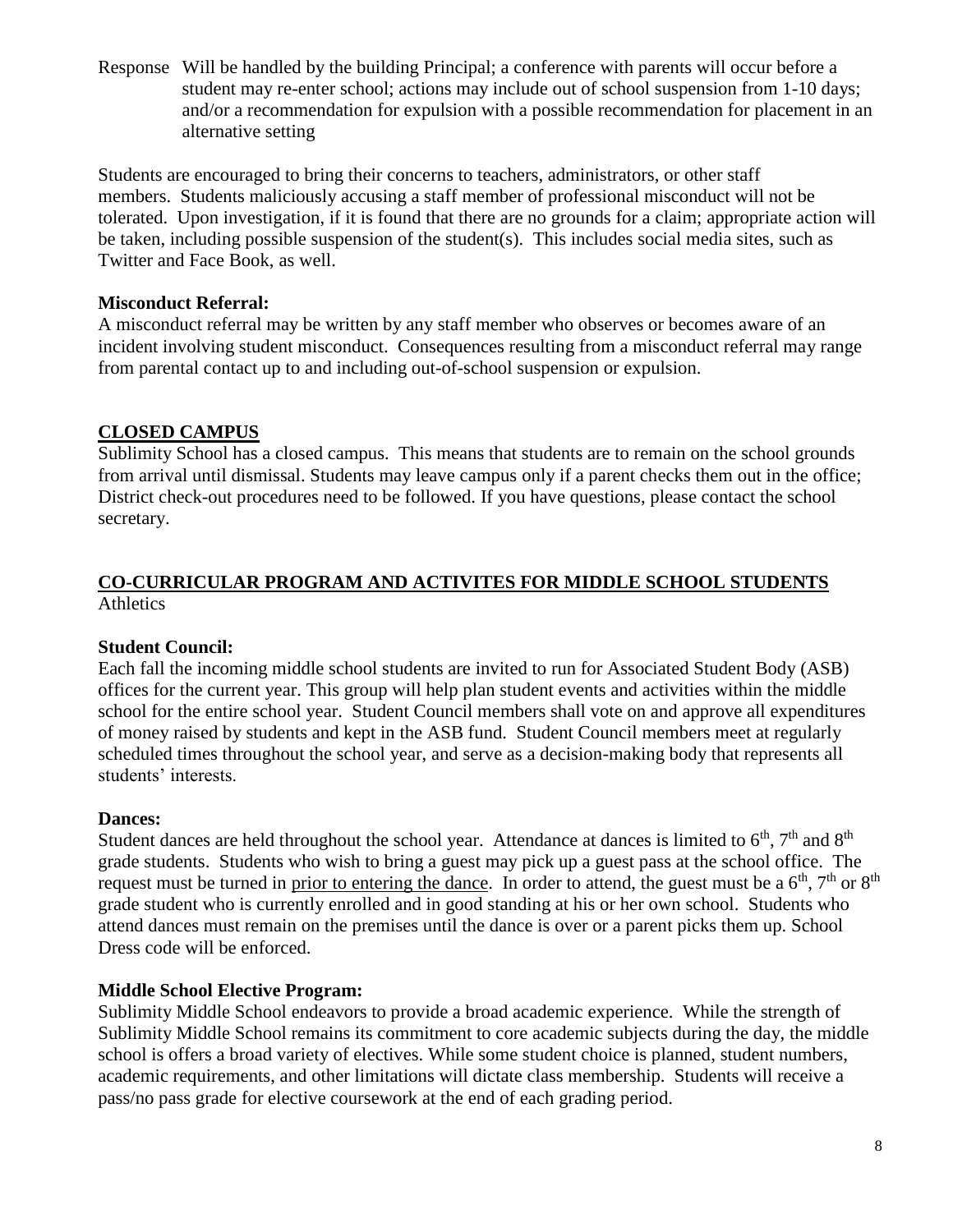#### **E-MAIL CONTACT WITH TEACHERS**

Parents who wish to communicate with teachers through email are encouraged to do so. Email addresses can be found on the Sublimity web site at [www.sub.nsantiam.k](http://www.sub.nsantiam./)12.or.us. Generally concerns need to be addressed directly with the teacher. Parents with a concern or issue may set up a meeting with a teacher through Email. Please allow two days for a written response to any Email sent.

#### **FIELD TRIPS**

We really appreciate help with chaperoning field trips. We believe students can learn from experiences outside the classrooms, and want to provide as many experiences as possible. Safety is always our first concern, and having extra hands and eyes ensure that students are safe. Students on field trips are under the supervision of school staff and chaperones and North Santiam School District is responsible for your child to, from and during these field trips. We do not allow parents to show up at the location of the field trip to "hang out" with their child. We chose volunteers by first come first serve or a random drawing depending on the circumstances. If you choose to personally take your own child to the field trip location you will not be allowed to participate with the class. Your child will also be marked absent by the school office. To create the best experience possible, we ask our volunteers to follow these guidelines:

- 1. The volunteers need to be approved by the North Santiam School District and have all the required paperwork turned in prior to volunteering (i.e. classroom helper, field trips and anytime you are interacting with the kids).
	- a. Adults ONLY- please do not ask to bring other children;
	- b. Plan to ride on the bus to and from the field trip- we also need your help on the bus;
- **2.** Please report poor behavior of students to the teacher—discipline is the teacher's responsibility; and
- **3.** Be positive with the students, helping them to be on-task and safe.

#### **OFFICE HOURS**

The main office is located in the middle school building, and is open from 7:00 a.m. to 3:30 p.m. The elementary school office is open from 7:30 a.m. to 3:30 p.m. Students need to take care of office business outside of class time, whenever possible.

#### **PARENT TEACHER CLUB**

Sublimity School has an outstanding Parent Teacher Club (PTC). This group meets once per month; the meetings are generally announced on the reader board. The major fundraiser for the year is the annual PTC Auction. Money raised by the PTC has been spent on the computer labs, playground equipment, library refurbishing, and many other meaningful projects.

#### **PLC-LATE START MONDAY**

Professional Learning Communities are when groups of people work together for higher achievement and success. Teachers will have one hour every Monday morning during the year to work with other staff in order to provide greater success for students in the areas of reading, math, science, social studies and writing. On Mondays, school will start one hour late. The District will be providing supervision for students who need to arrive earlier at school due to any family schedule conflicts. Buses will run one hour later than normal.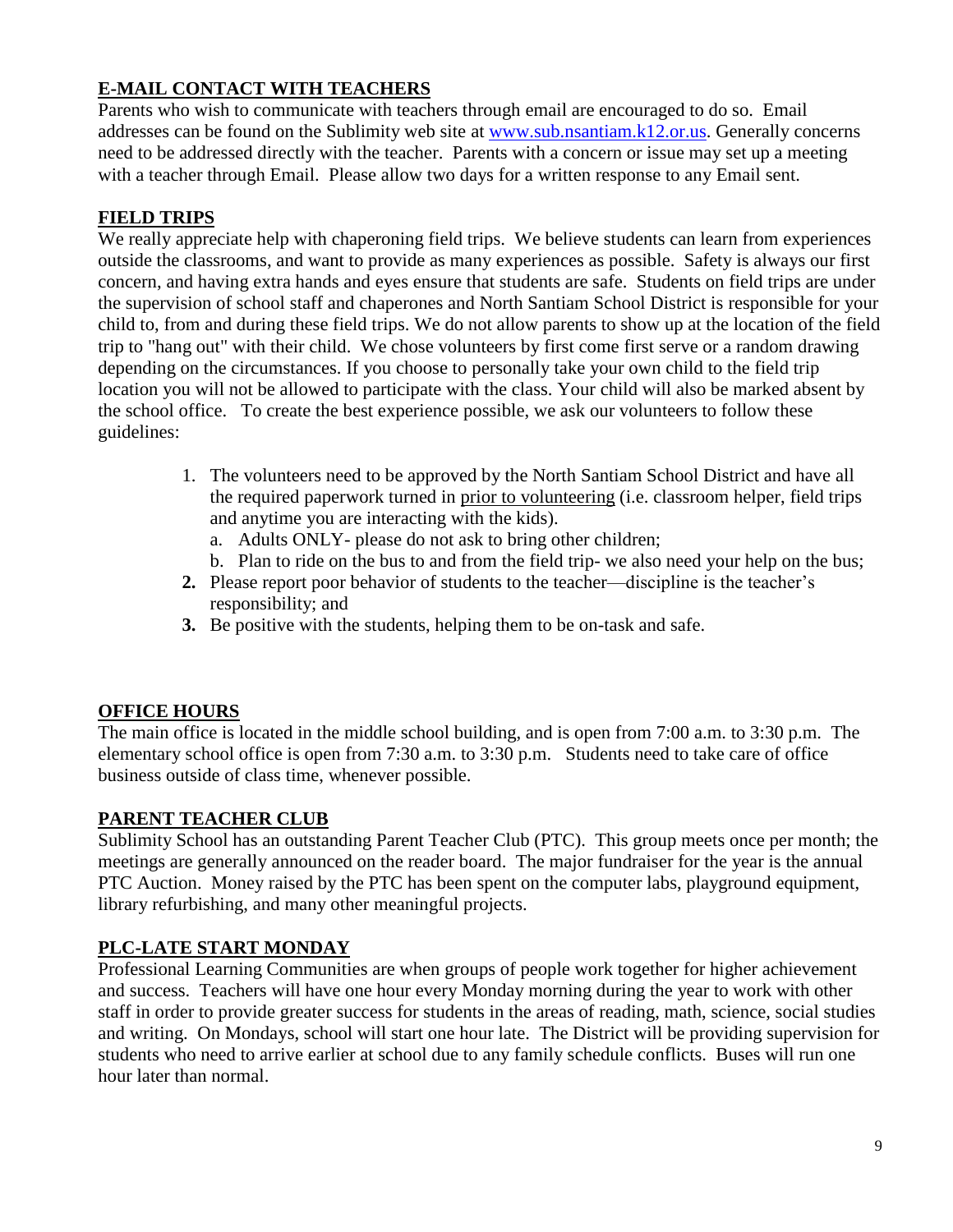#### **REPORT CARDS AND PROGRESS REPORTS**

Report cards will be sent home to parents with students at the end of each 9-week grading period. You are able to view daily assignments and grades on the PIV (Pinnacle Internet Viewer) website at [https://classroom.lblesd.k12.or.us/Pinnacle/032/Gradebook/Logon.aspx.](https://classroom.lblesd.k12.or.us/Pinnacle/032/Gradebook/Logon.aspx) Please contact your school office for sign-on and password information.

#### **SCHOOL MEALS**

#### Breakfast Program:

Breakfast is served each morning for students wishing to participate. Children wishing to eat breakfast at school should arrive by 7:40 a.m. to allow them time to finish their breakfast before the bell rings at 8:00 a.m.

#### **Lunch Program:**

Under the National School Lunch Program students are offered as many as five entrée choices per day as well as a variety of fruits, vegetables, bread items, and milk. Sublimity School has a computerized meal tracking system. Each student is issued a "cafeteria account" into which parents deposit money. The accounts track when each student eats and how much money is in their account. Menus and options for payment are available on the District website located at [www.nsantiam.k12.or.us](http://www.nsantiam.k12.or.us/) under food service.

#### **Free and Reduced Price Meals:**

Free or reduced price breakfast and lunches are available to students who qualify under federal guidelines. Applications are available in the office or by contacting the Food Service Director at 503- 769-4115 or visit our district website.

#### **Meal Prices:**

Prices for meals are listed on the website under Food Service and are also available at registration or through the office.

#### **STUDENT RECOGNITION AND AWARDS**

At Sublimity School, we believe in creating a motivating environment for students. Programs exist at both the elementary and middle school levels to recognize student performance that exemplifies our values. Values include effort, enthusiasm, academics, and the treatment of others. Our programs strive to support these values.

#### **Character Trait Award (Elementary School Grades K-5)**

Each month the elementary staff will select students who have exhibited many of the character trait that we will be working on throughout the year. Each month a different character trait will be focused on and the students who best exemplify those qualities will be selected and be recognized at the next monthly assembly. This will fit in perfectly with our district wide Positive Behavior Support System and will allow all students the opportunity to be successful each and every month.

#### **Middle School Student Awards (Middle School Grades 6-8):**

The middle school staff will select two students from each grade who will receive the Student Awards based upon criteria such as: character, sportsmanship, work ethic, etc. A particular quality will be focused on, with the students who best exemplify that quality being selected.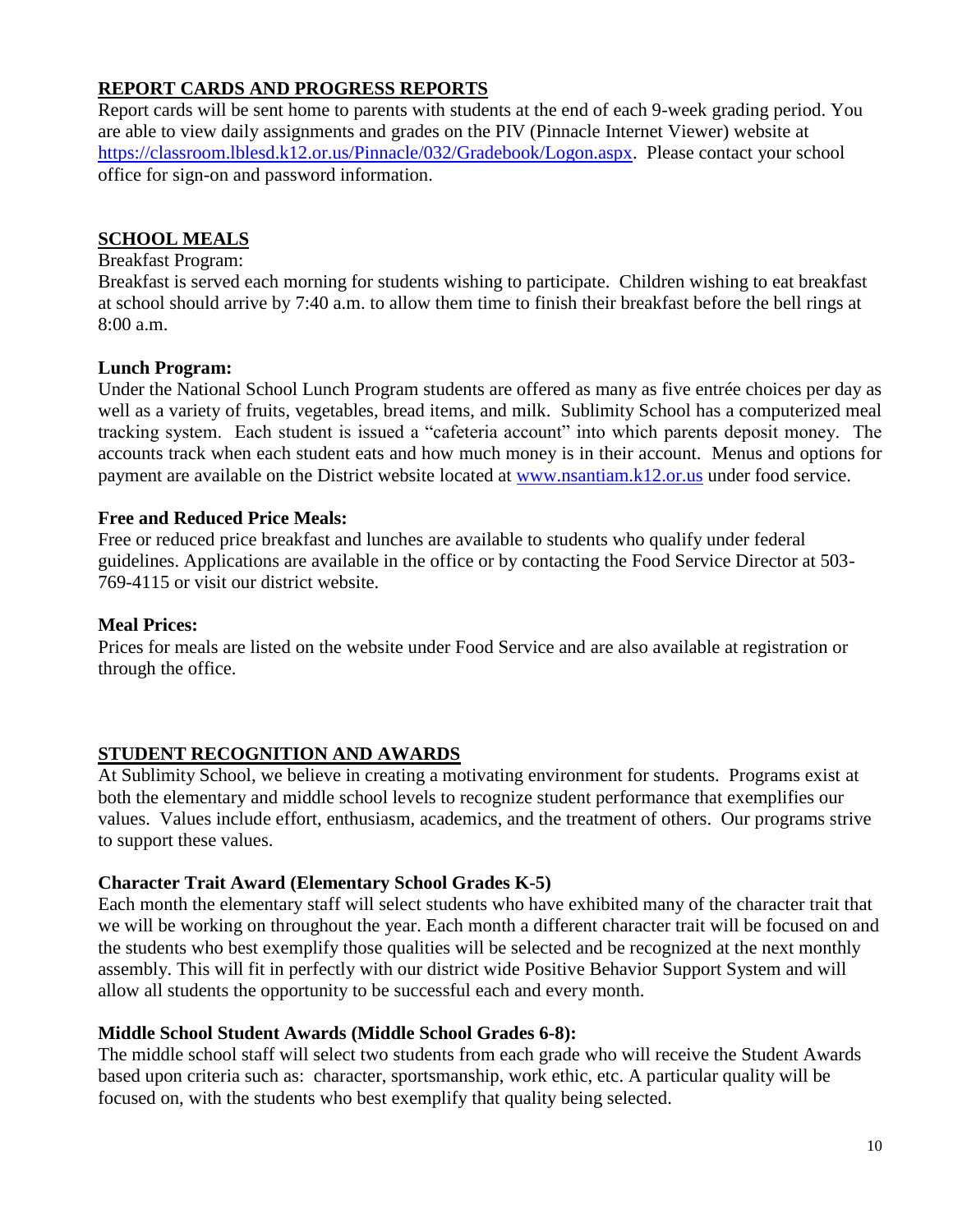#### **USE OF SCHOOL PHONES**

Teachers and students will not be called from the classroom to accept telephone calls except in an emergency. Office personnel will take messages for non-emergency calls. Student cell phones are NOT allowed to be used during school hours, unless approved by the principal.

#### **WEBSITE**

Sublimity School has a web site located at [www.sub.nsantiam.k](http://www.sub.nsantiam./)12.or.us. You will find the newsletter, lunch menu, important news articles and parent information. There is also a place for you to report your child's absences. Information on the Breakfast/Lunch Program is available on the District Website at [www.nsantiam.k](http://www.nsantiam./)12.or.us under Parents/Food Service; parents have access to pay on-line for student meals using a debit or credit card.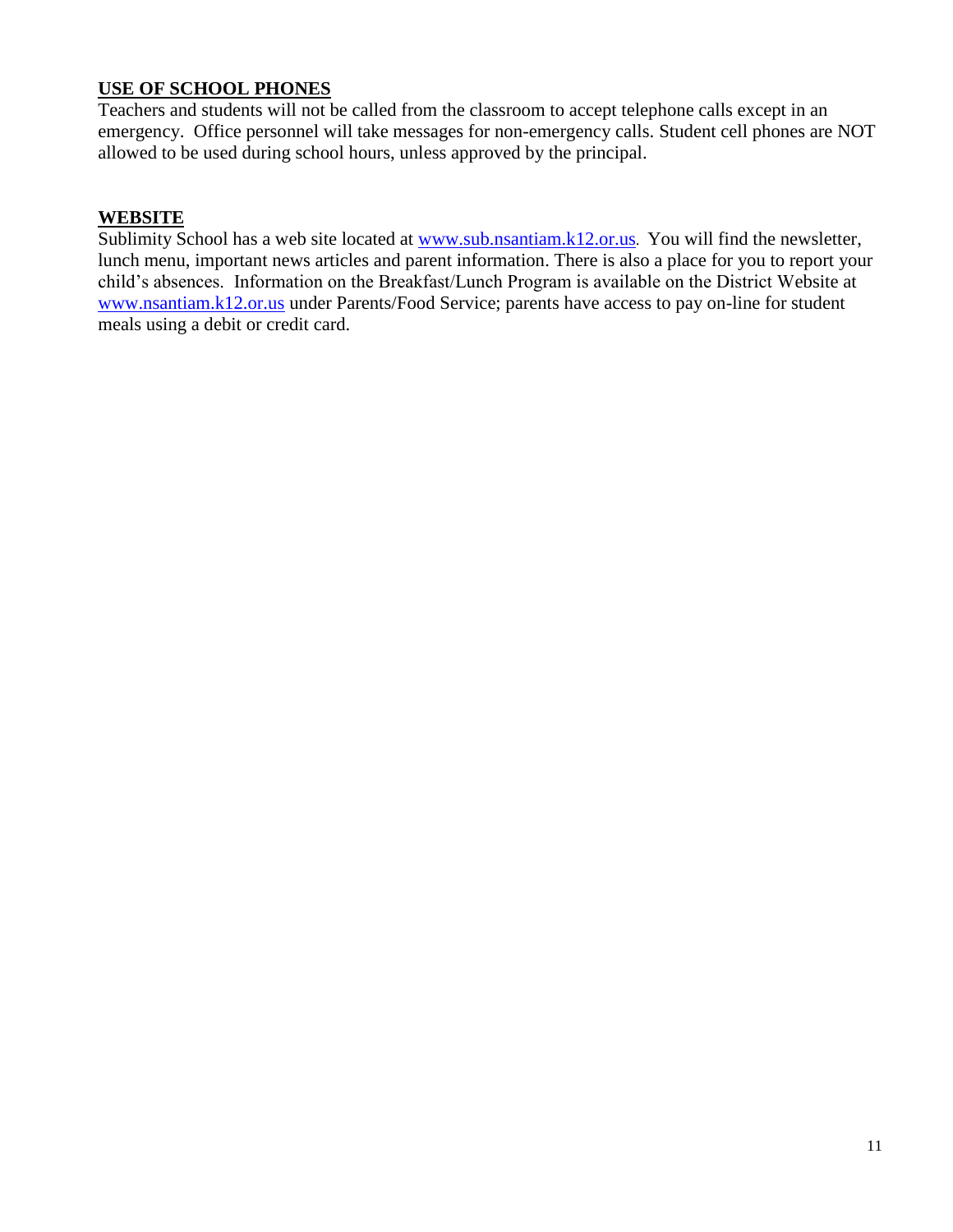

# North Santiam School District Middle School Parent and Athlete Co-Curricular Handbook

# 2021-22

\*Athletics for grades 6-8 are suspended until further notice\*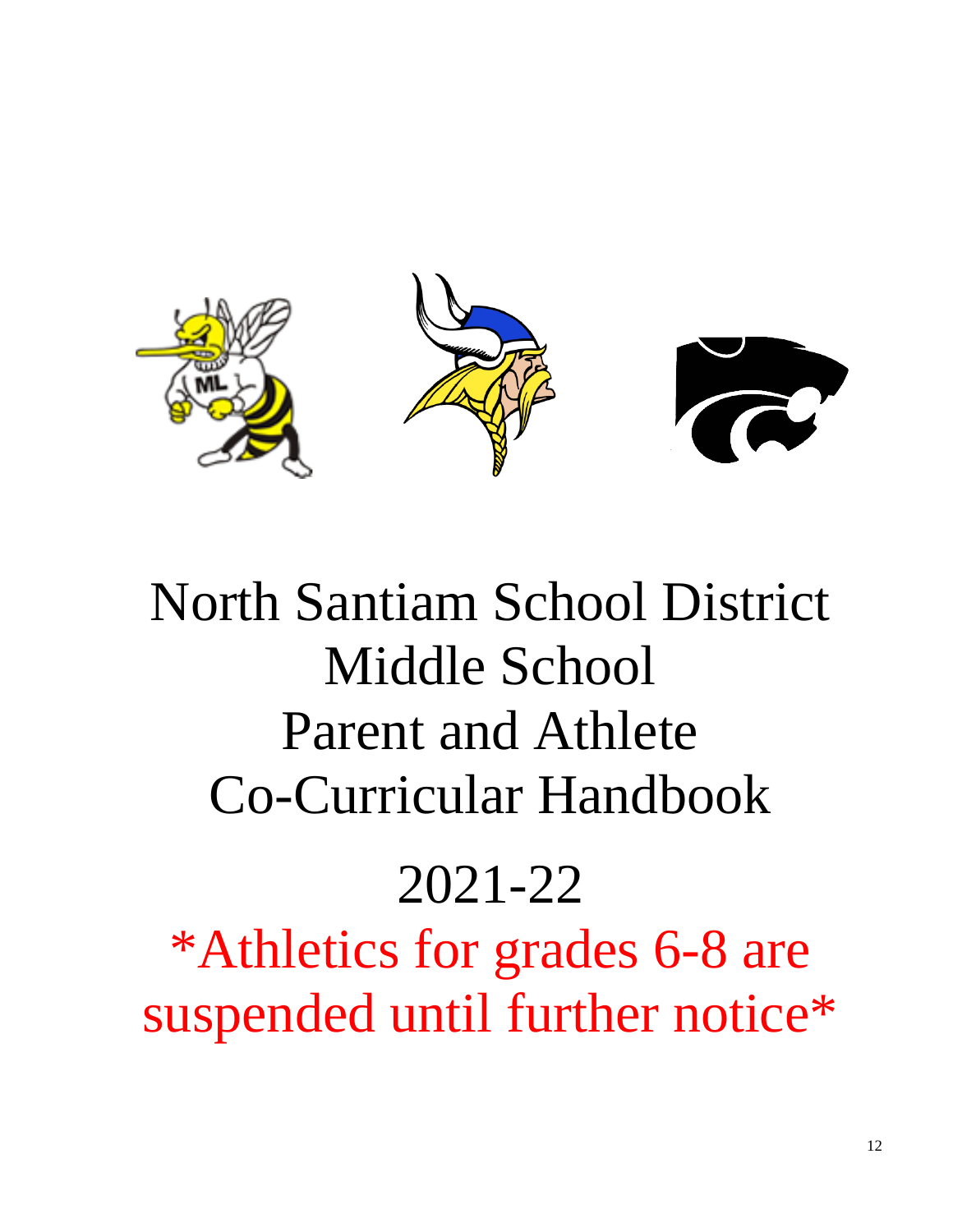#### **NORTH SANTIAM SCHOOL DISTRICT MIDDLE SCHOOLS ATHLETIC RULES, REGULATIONS, AND GUIDELINES**

#### **AUTHORITY**

North Santiam School District maintains final authority regarding the implementation of its athletic programs. Concerns about athletic programs should be addressed initially to the middle school coaching staff and administration.

The purpose of the program of interscholastic athletics is to promote, direct, and conduct athletics to further the aims of fitness and general education, to promote friendly relations with other schools, to provide an opportunity for students to experience teamwork, to encourage participation by all students, and to teach good sportsmanship and fair play.

#### **PHILOSOPHY**

The philosophy of the middle school athletic program is consistent with the overall district philosophy in that it is based upon a belief in the worth and dignity of the individual. We strive to create an activity environment that will aid each participant in developing confidence, self-esteem, and a desire to be a contributor to a positive group effort. The activities program is expected to promote self-discovery, fitness, good sportsmanship and citizenship, respect for people and property, self-discipline, and responsibility.

A properly organized and conducted activities program should be a distinct contribution to an individual's total education. However, it should be understood that participation in middle school activities is both a right and a privilege which carries specific responsibilities to the team/group, the school, and the community which supports it.

Playing time is an important part of skill development. North Santiam middle schools will follow their league policies stating the need for playing time in each half of every contest for team sports. Attendance problems or inappropriate behavior while participating in any team activity may result in reduced playing time.

Parent complaints should be dealt with at the lowest level. Schedule a meeting with your child's coach. Parents and athletes will not address concerns with coaches at the contest site on the day of games. Concerns will not be addressed to coaches before, during, or after athletic contest. Instead, a separate appointment will be made so that concerns may be addressed privately with the coach and, if necessary, the athletic director and an administrator.

#### **ELIGIBILITY**

1. To be eligible to participate in the organized interscholastic athletic program of North Santiam middle schools, a student must:

- Be enrolled as a middle school student in the North Santiam School District.
- Maintain academic grades in all classes during the sport/activity season, as verified by each individual middle school in the District.
- Maintain satisfactory behavior while at school. Any suspension from school on the day of an athletic contest will mean exclusion from that contest.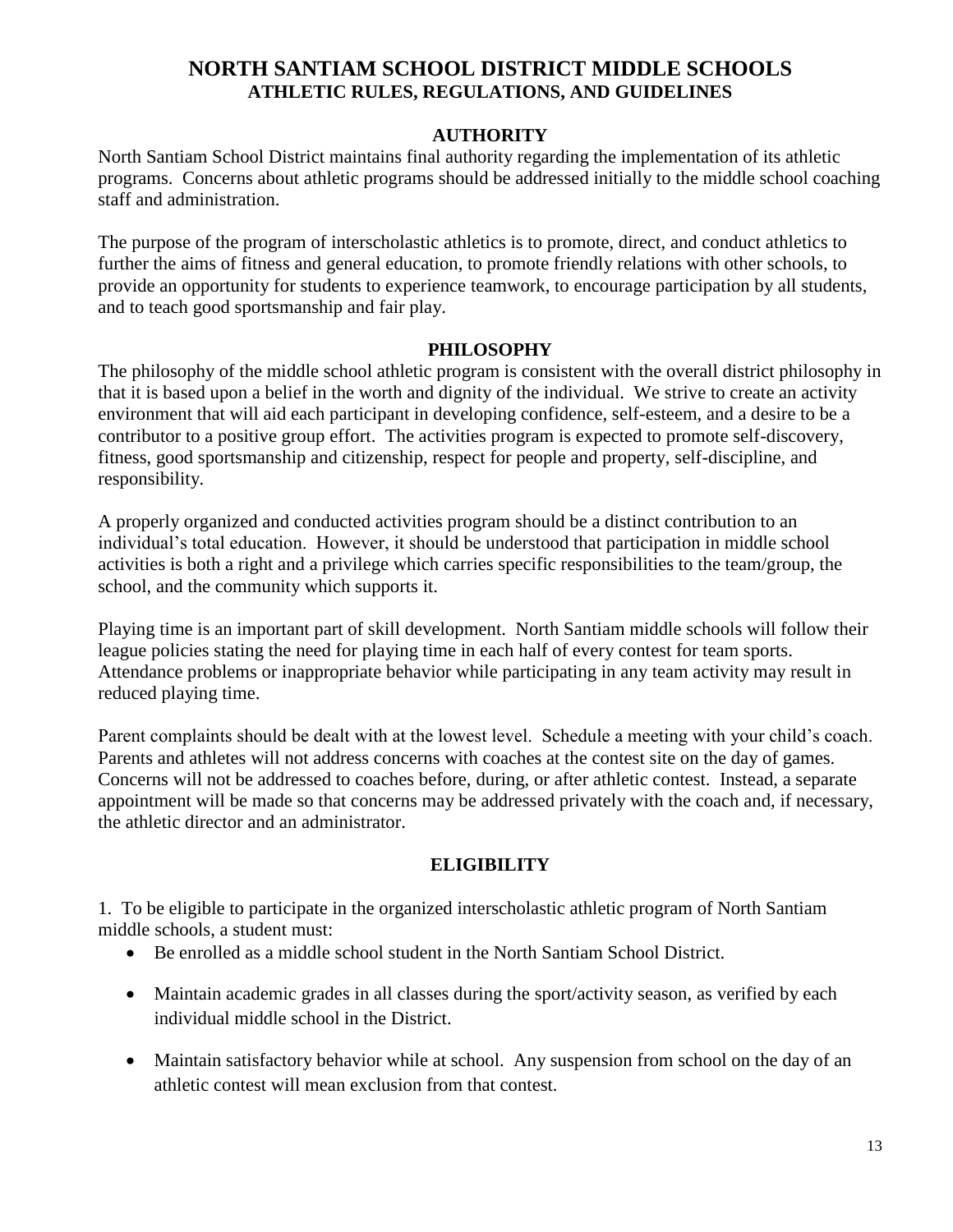- Have a recent physical examination on file with the school, indicating approval for participation. In order to play interscholastic sports, a student must have a current physical on file and have medical insurance coverage (family or school).
- Have a signed *Athletic Participation Permit* on file with the school.
- 2. When all eligibility requirements are completed and all forms submitted, the student will be cleared for participation.
- 3. There are certain character traits and behaviors desirable in all students and necessary in athletic participants if we are to comply with the goals of our philosophy. Athletic participants must:
	- Maintain regular attendance in class, especially the day of and the day following an activity.

Students who are absent for any part of the day due to illness or out-of-school suspension will not be able to participate in after school or evening activities. If an *absence is pre-arranged* with the athletic director or principal, a student may be cleared to participate in after school or evening activities, including athletics. A student suspended in-school may practice but not play in competition.

- Demonstrate self-control and refrain from unsportsmanlike actions or words that bring discredit to the team or the student body as a whole.
- Refrain from using profane or obscene language.
- Refrain from any actions or words considered insubordinate to coaches.
- Refrain from any actions or words considered insubordinate to the officials.
- Demonstrate responsibility and respect for equipment.
- Maintain appearance and grooming which is neat, clean, and appropriate to the activity.
- Refrain from possession or use of alcohol in any form.
- Refrain from possession or use of tobacco in any form.
- Refrain from possession or use of illegal drugs or narcotics.
- Refrain from involvement in criminal activity, including actions relating to theft or destruction of property.
- 4. Consequences for violation of the above rules will be addressed specifically in the athletic agreement and team rules established by each coach.
	- Probation: The athlete will be formally warned about any violation of a team regulation and likely will be suspended or dismissed from the team if any further violation occurs.
	- Suspension: The athlete will be required to participate in all team practices and meetings, but will not be allowed to dress down or participate in a specified number of games.